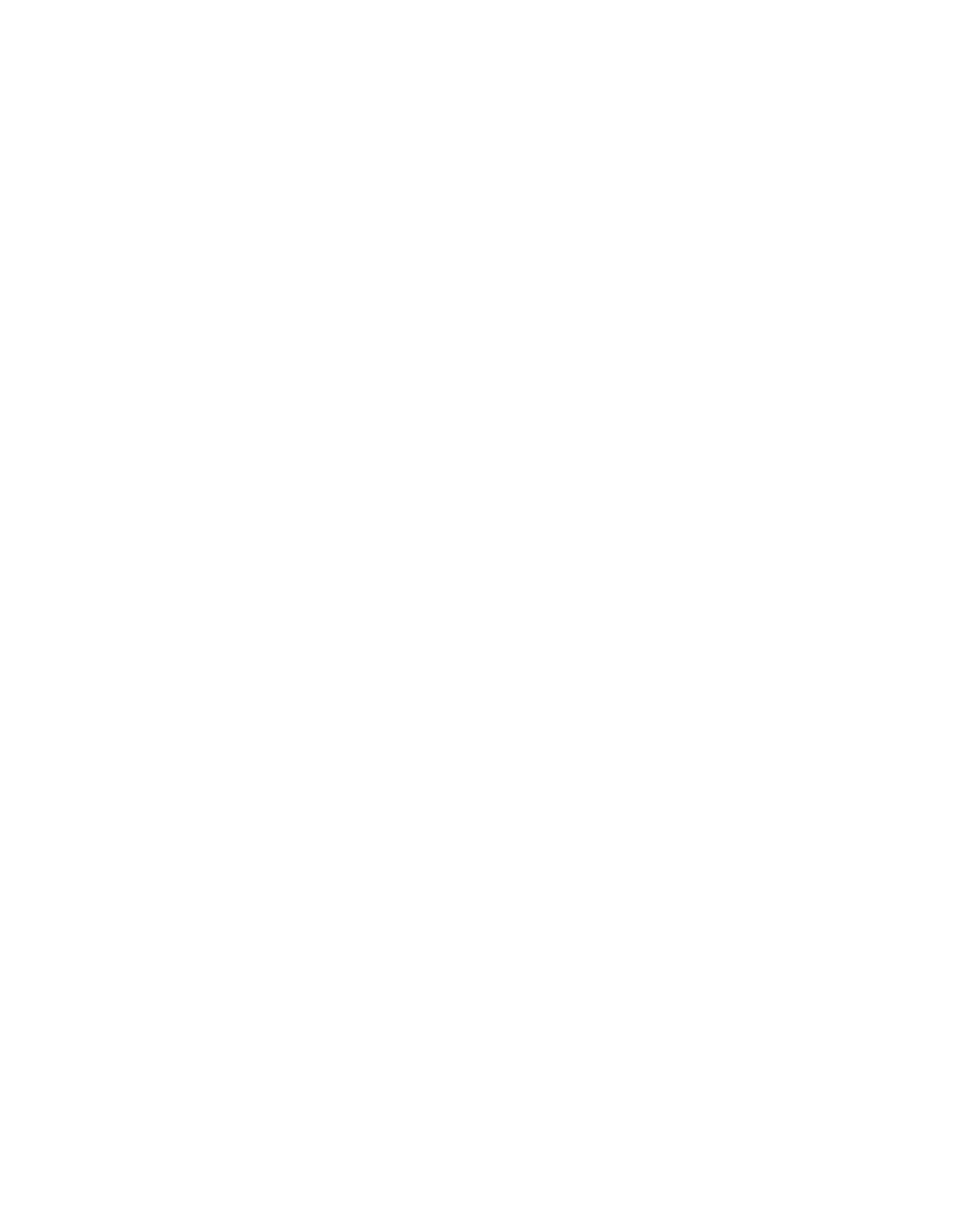### **BURKE, Justice.**

 $\overline{a}$ 

[¶1] Appellant, Carl S. Olsen, appeals the district court's denial of his motion to modify the custody of his three children. He also challenges the district court's finding that he was in contempt of court for failing to comply with the divorce decree. We will affirm.

#### *ISSUES*

[¶2] The issues presented by Mr. Olsen, reworded for the sake of clarity, are as follows:

- 1. Did the district court abuse its discretion when it determined there was no material change in circumstances?
- 2. Did the district court deny due process to Mr. Olsen?
- 3. Did the district court abuse its discretion by failing to give paramount consideration to the best interests of the children?
- 4. Did the district court abuse its discretion in awarding certain costs to Ms. Olsen?
- 5. Did the district court improperly fail to consider contradictory testimony?
- 6. Did the district court abuse its discretion when it found Mr. Olsen in contempt?

## *FACTS*

[¶3] The parties were married in 2000 and divorced in 2010. Custody of their three children was awarded to Ms. Olsen.<sup>1</sup> Mr. Olsen appealed that decision. We affirmed. *Olsen v. Olsen,* 2011 WY 30, ¶ 1, 247 P.3d 77, 78 (Wyo. 2011).<sup>2</sup>

<sup>&</sup>lt;sup>1</sup> We acknowledge that Ms. Olsen resumed the use of her former name, Candy M. Judd, following the divorce. However, to avoid confusion and remain consistent with the pleadings in this case, we refer to her as Ms. Olsen in this opinion.

<sup>&</sup>lt;sup>2</sup> We reversed the district court's decision with regard to one aspect of the property division, but that issue is not relevant to the current appeal.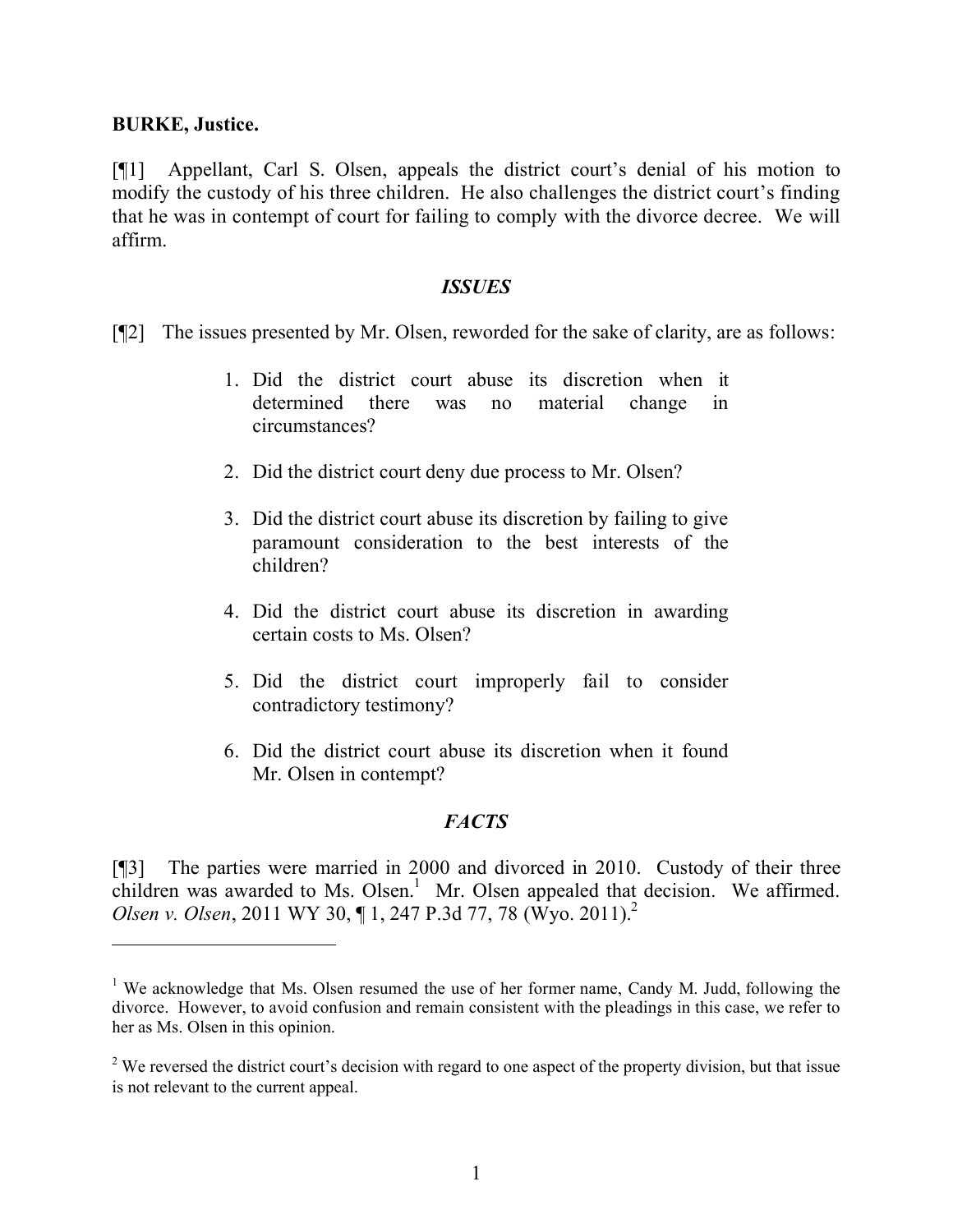[¶4] Even before we issued that decision, Mr. Olsen filed a petition in district court seeking a modification awarding him custody of the children. He alleged, among other things, that the children's physical and mental health had deteriorated while in Ms. Olsen's care, that Ms. Olsen was unable to provide basic provisions for the children, and that Ms. Olsen, in bad faith, planned to move with the children from Wyoming to Utah. $3$  He further alleged that he could provide the children with a stable and caring environment, so that the best interests of the children would be served by awarding custody to him. While Mr. Olsen's petition was pending, Ms. Olsen filed a motion seeking to have Mr. Olsen held in contempt for failing to comply with the divorce decree's order to list their jointly-owned real property for sale.

[¶5] Following a three-day hearing, the district court issued a decision letter denying Mr. Olsen's petition to modify custody on the basis that Mr. Olsen had not demonstrated a material change in circumstances. It also granted Ms. Olsen's request to hold Mr. Olsen in contempt on the basis that he had willfully disobeyed the order to list the property for sale. Mr. Olsen filed this timely appeal. He appears *pro se*.

## *DISCUSSION*

[ $[$ [6] As a preliminary matter, W.R.A.P. 7.05(a)(1) provides that a principal brief shall not exceed seventy pages except by permission of the appellate court. Mr. Olsen's brief exceeds eighty pages. Further, most of the text is single-spaced, contrary to the mandate of W.R.A.P. 7.05(b)(2). If the text were double-spaced, the length of Mr. Olsen's brief would greatly exceed the page limit. Pursuant to W.R.A.P. 1.03, these violations of our appellate rules are grounds for "such action as the appellate court deems appropriate, including but not limited to: refusal to consider the offending party's contentions; assessment of costs; dismissal; and affirmance."

[¶7] We recognize that a "*pro se* litigant is entitled to some leniency from the stringent standards applied to formal pleadings drafted by attorneys." *Young v. State*, 2002 WY 68, ¶ 9, 46 P.3d 295, 297 (Wyo. 2002). More significantly, this case involves the custody and welfare of three children. For these reasons, we will not dismiss the appeal or summarily affirm the district court.

[¶8] However, we will not simply overlook these violations. Even with *pro se* parties, "there must be a reasonable adherence to the procedural rules and requirements of the

<sup>&</sup>lt;sup>3</sup> Ms. Olsen and the children moved to Utah in April, 2011, and had been living there for approximately ten months at the time of the hearing on Mr. Olsen's petition for change of custody.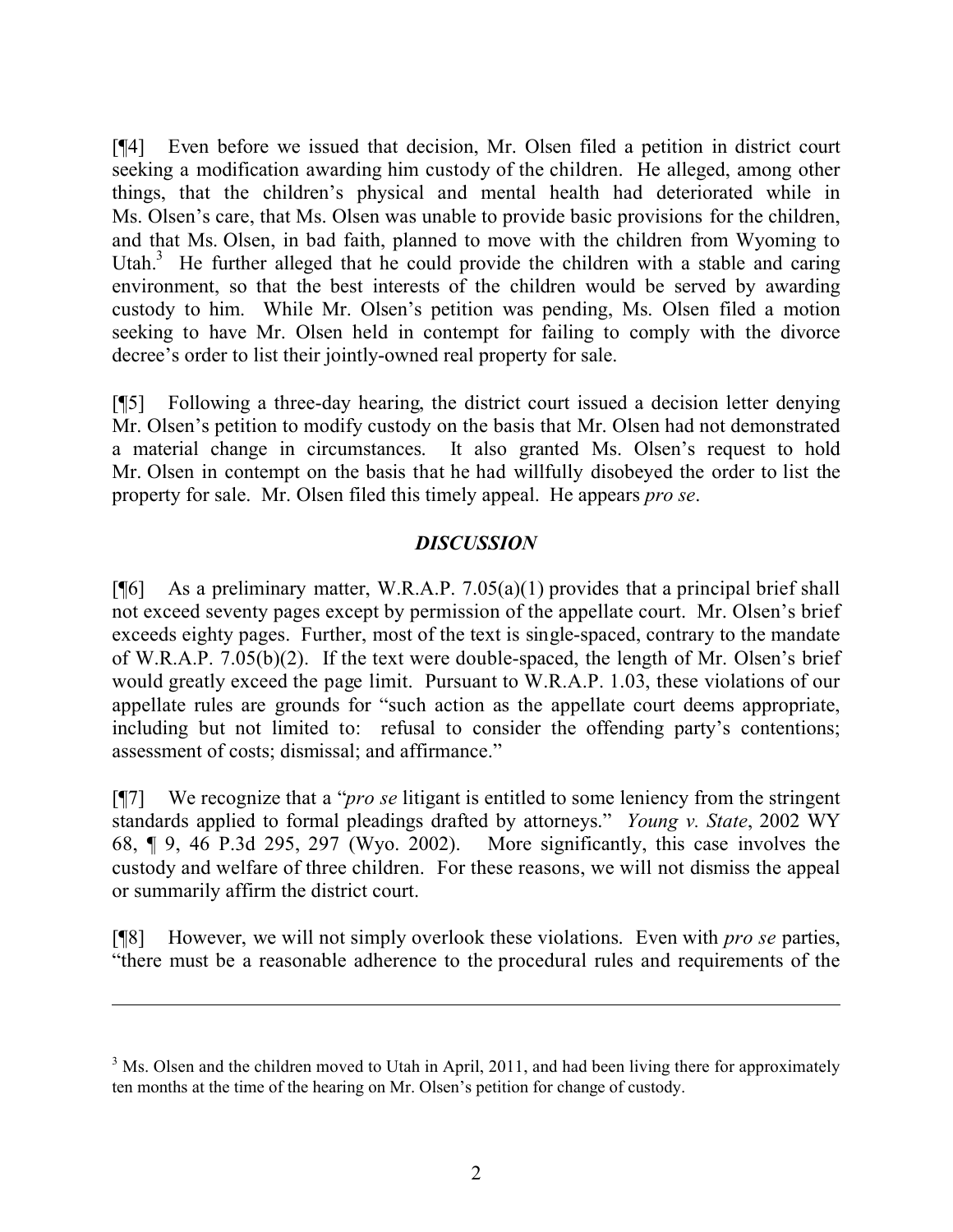court." *Id*. Faced with similar circumstances in the past, we have refused to consider that portion of a brief in excess of the page limit. *In re Adoption of GSD*, 716 P.2d 984, 986 (Wyo. 1986). Because the bulk of Mr. Olsen's brief is single-spaced, it is difficult to determine the number of pages by which his brief actually exceeds the limit. Instead, the sanction we deem appropriate in this case is to refuse to consider Mr. Olsen's fourth issue, a contention that the district court erred in requiring him to pay certain of Ms. Olsen's litigation costs.

# *Issue 1: Material Change in Circumstances*

[¶9] Wyo. Stat. Ann. § 20-2-204(c) (LexisNexis 2011) provides that a court "may modify an order concerning the care, custody, and visitation of the children if there is a showing by either parent of a material change in circumstances since the entry of the order in question and that the modification would be in the best interests of the children." Under this statute, modification of child custody is a two-step process. The first step involves a showing of "a material change in circumstances since the entry of the order in question. The second step requires the court to determine whether a modification will be in the best interests of the children." *Hayzlett v. Hayzlett*, 2007 WY 147, ¶ 9, 167 P.3d 639, 642 (Wyo. 2007) (internal citations omitted).

[¶10] In Mr. Olsen's case, the district court determined that there was no material change in circumstances. Mr. Olsen contends that there were substantial and material changes in the circumstances. He therefore claims that the district court's decision represents an abuse of discretion.

[¶11] As we recently observed in *JKS v. AHF*, 2013 WY 97, ¶ 5, 307 P.3d 852, 854 (Wyo. 2013), child custody is a question committed to the sound discretion of the district court, and accordingly, we review a district court's child custody decision for abuse of discretion.

> We will not interfere with the district court's custody determination absent procedural error or a clear abuse of discretion. In determining whether an abuse of discretion has occurred, our primary consideration is the reasonableness of the district court's decision in light of the evidence presented. We view the evidence in the light most favorable to the district court's determination, affording every favorable inference to the prevailing party and omitting from our consideration the conflicting evidence.

*Durfee v. Durfee*, 2009 WY 7, ¶ 6, 199 P.3d 1087, 1089 (Wyo. 2009) (internal citations omitted).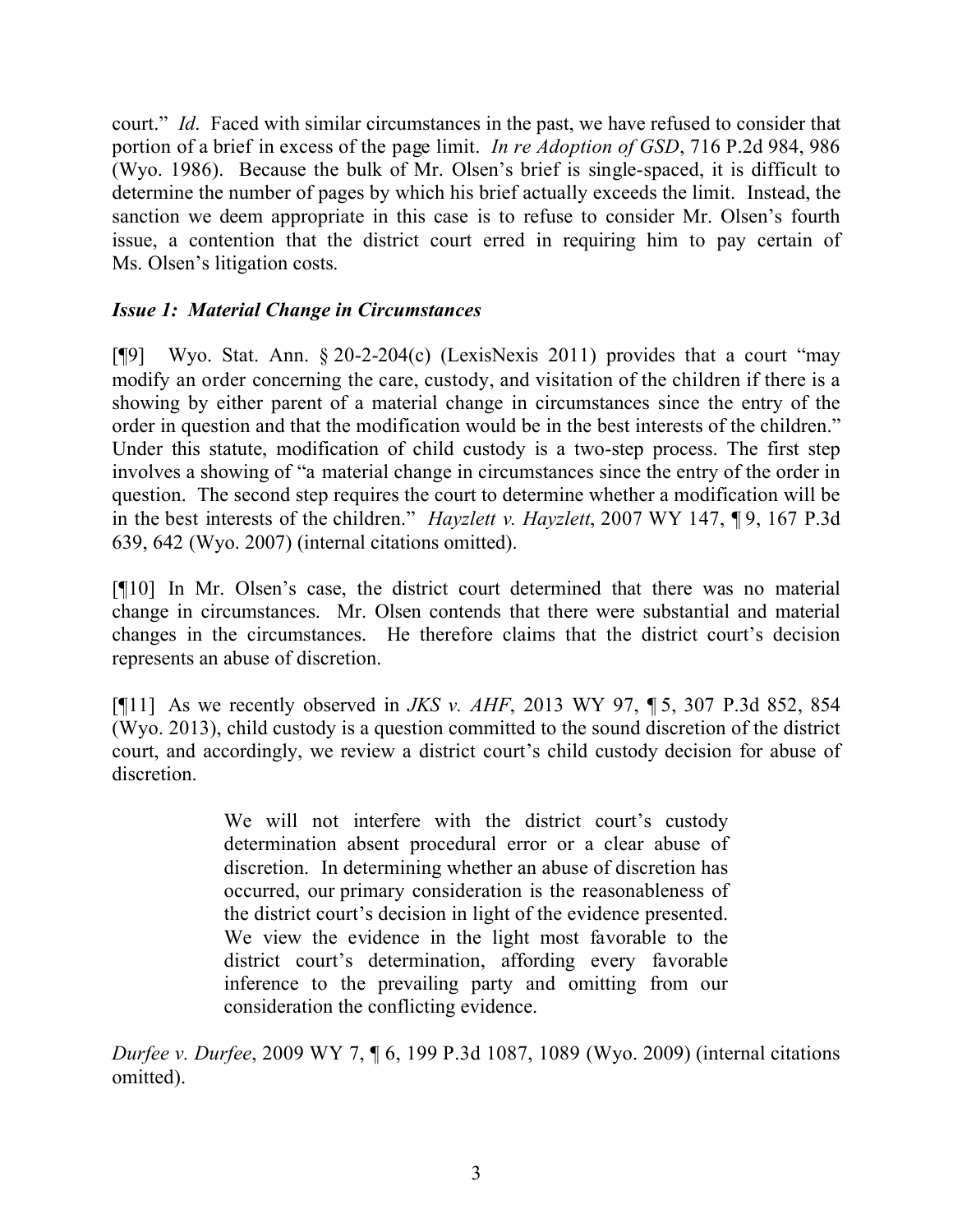[¶12] Mr. Olsen supports his claim with a list, more than fifteen single-spaced pages in length, of all the evidence he interprets as contrary to the district court's decision. However, when we apply the standard of review explained above, this is not the evidence we consider. Instead, we consider the evidence favorable to the district court's decision. As we have previously stated, "Our review entails evaluation of the sufficiency of the evidence to support the district court's decision, and we afford to the prevailing party every favorable inference while omitting any consideration of evidence presented by the unsuccessful party." *Reavis v. Reavis*, 955 P.2d 428, 431 (Wyo. 1998).

[¶13] Our review of the record reveals sufficient evidence to support the district court's decision. After a three day hearing that encompassed testimony from seventeen witnesses, the evidence before the district court was voluminous. We will discuss representative examples, but find it unnecessary to review all of the evidence in detail.

[¶14] In its decision letter, the district court observed that, at the divorce trial, almost none of the allegations made by Mr. Olsen had been borne out by the evidence, and "again in the post-divorce era, [Mr. Olsen] has made many allegations that were, at a minimum, overstated." The district court then listed a number of circumstances that it found unchanged since the divorce. With regard to Mr. Olsen:

> [He] still has substandard housing arrangements and purports to be the proper custodial parent even though he lives in a two bedroom residence and is about to be married. His fiancée [now] is different than the woman he was in a relationship with at the time of the first hearing. He points to an incident of admitted marijuana use by the mother, certainly inappropriate conduct, but attempted in a number of ways to gloss over his own substance abuse in the form of a driving while under the influence conviction. Whether one is better or more harmful to the children than the other, it supports that there is little change in the parenting or in the individual decision making of these two parties since the time of the divorce.

[¶15] Mr. Olsen testified at the hearing that he lived in a two-bedroom mobile home. When the children stayed with him, the two daughters shared one bedroom and Mr. Olsen and his son shared the other. He acknowledged that these living arrangements would not work if his fiancée moved to Wyoming to live with him. This evidence supports the district court's finding relating to substandard living arrangements.

[¶16] Ms. Olsen admitted smoking marijuana in January, 2011. Mr. Olsen admitted that he pled guilty to a charge of driving while under the influence of alcohol in South Dakota in November, 2010. He conceded that his driving privileges had been suspended, but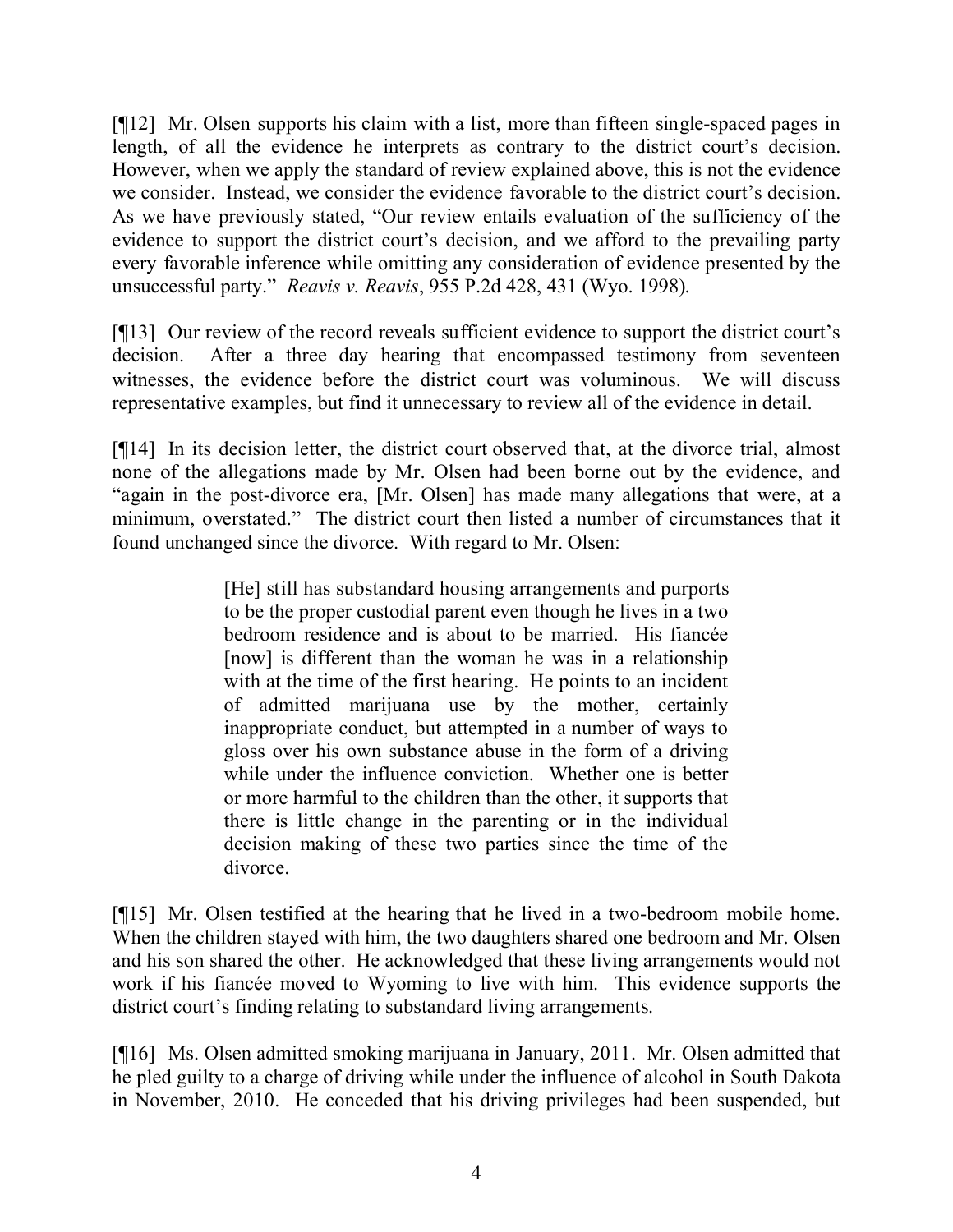asserted that the suspension applied only in South Dakota. He testified that he had obtained a "probationary" driver's license, and indicated that his driving privileges had not been restricted in Wyoming. A witness employed by the Wyoming Department of Transportation contradicted his testimony. She testified that if a Wyoming resident's driving privileges are suspended by any other state, those privileges are also suspended in Wyoming. She indicated that Mr. Olsen's driving privileges in Wyoming were suspended from January 7 through April 6, 2011. She confirmed that Mr. Olsen had received a probationary driver's license, but clarified that it allowed Mr. Olsen to drive only for certain limited purposes, such as medical emergencies, court appearances, or employment. She stated that the probationary license would not have authorized Mr. Olsen to drive to Utah to pick up his children for visitation. This evidence amply supports the district court's finding as to Mr. Olsen's efforts to "gloss over" his own problems.

[¶17] The district court also made these findings with regard to Mr. Olsen:

Likewise at the time of the divorce the Court made findings concerning domestic violence during the marriage by the father. The Court was not, apparently, emphatic enough about that finding at the time. The father was abusive and acting in a controlling fashion during the marriage. The Court finds again that the evidence here supports that he very often disagrees with the mother's decision making because he cannot control it. The trial evidence, especially the testimony of the [father] himself, is replete with examples. For instance, [his] assertion that he had to "follow the court order" and subject the children to weekend drives to and from Utah. This choice was not generated by the best interest of these children. Instead this was clearly a result of the father's frustration and his complete inability to agree with any suggestion the mother might make about alternatives that might be better for [him] and his children. He refuses to accord her or anything she suggests with any respect. The decree allows for agreement of the parties to work around problems and now, as at the time of the divorce, the [father] will agree to nothing.

(Emphasis omitted.)

[¶18] The record includes several examples of Mr. Olsen's disagreements with Ms. Olsen and his controlling behavior. The example cited by the district court involved Mr. Olsen's visitations with his children after they moved to Utah. Mr. Olsen testified that it is around 700 miles from Cheyenne to the children's home in Utah. It is a ten- or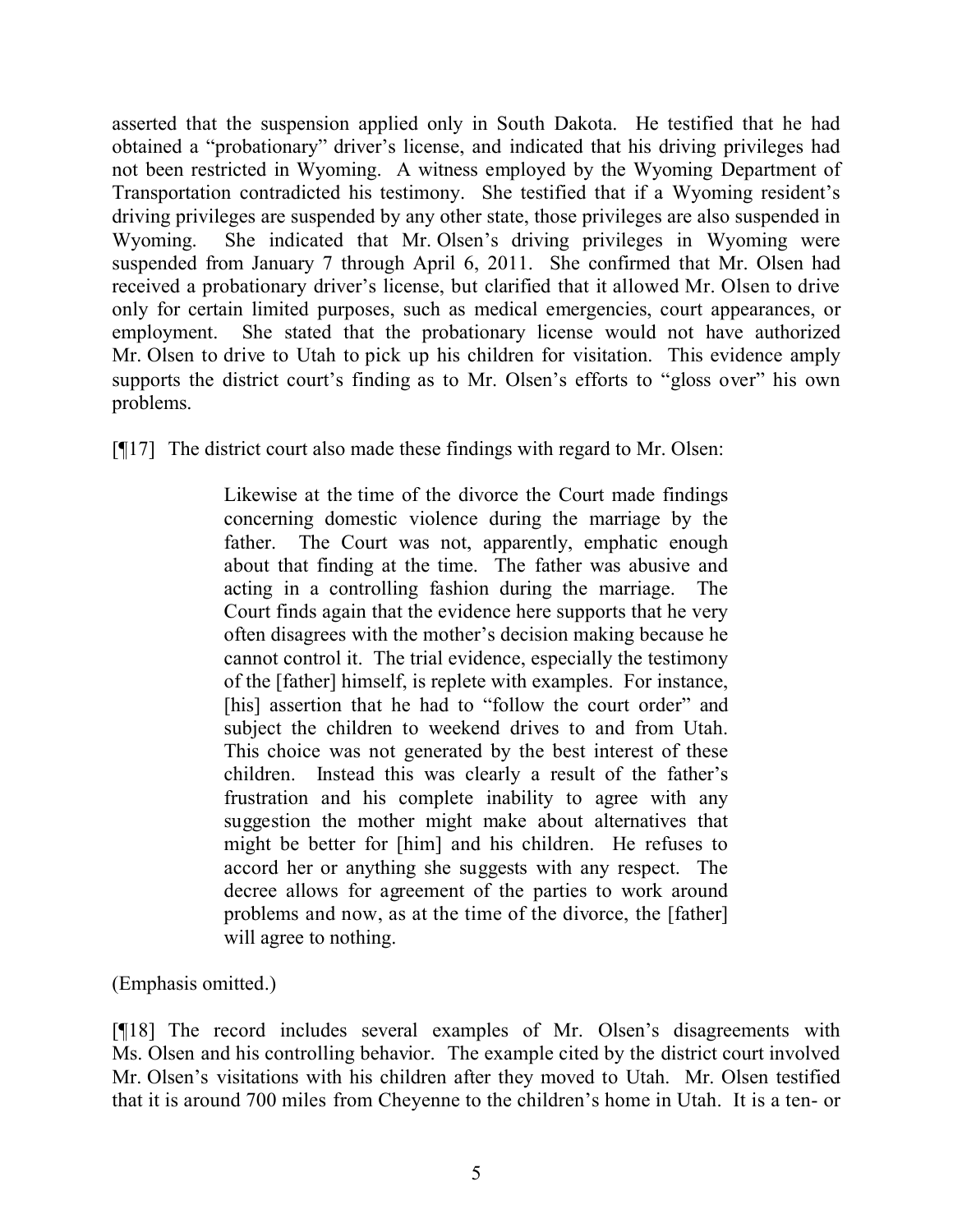eleven-hour drive each way. On four occasions after the children moved to Utah, Mr. Olsen exercised his weekend visitation rights by driving to Utah, picking up the children at 6 p.m. on Friday, and driving them to Cheyenne for the weekend. Ms. Olsen then drove to Cheyenne on Sunday, picked up the children at 6 p.m., and took them back to Utah. That meant the children arrived home at approximately 5 a.m., and needed to be ready for school only three hours later. Mr. Olsen admitted that it was a hardship on the children to travel from Utah to Cheyenne for weekend visitation. Ms. Olsen testified that "it wasn't in the best interests of the kids to be traveling back and forth between Utah and Wyoming," and that she had asked Mr. Olsen to keep the children in Utah during his visitation. The district court commented in the decision letter that it was "appalled" that Mr. Olsen had subjected the children to such lengthy car trips in a single weekend. This evidence supports the district court's findings that Mr. Olsen's decisions were "not generated by the best interest of these children."

[¶19] The evidence also supports the district court's observation that many of Mr. Olsen's allegations against Ms. Olsen were unproven. He alleged, for example, that Ms. Olsen had taken his two daughters out of counseling. To the contrary, Ms. Olsen testified that the older daughter was in counseling. The younger daughter was screened by the same counselor, who concluded she should participate in family therapy rather than individual counseling. Ms. Olsen conceded that she did not take the children to counseling immediately after moving to Utah, but the delay of a few months was due to an insurance issue. Mr. Olsen admitted that, until the first day of the hearing, he did not know that the daughters had been receiving counseling.

[¶20] With regard to Ms. Olsen, the district court acknowledged evidence that the children were not doing well in school and had health problems, but found that these problems were not "related to poor or inadequate care by the mother." It also acknowledged evidence of changes in the children's behavior and attitudes, but found that these "cannot be laid entirely on the mother or the father but perhaps points out the difficulty for these children in what has amounted to constant ongoing litigation for years." These findings are also supported by the evidence of record.

[¶21] Based on these and other findings, the district court determined that circumstances had not materially changed with regard to either Mr. Olsen or Ms. Olsen. The evidence, viewed in a light favorable to the district court's decision, provides ample support for that determination. The district court made a reasonable decision based on the evidence presented, and did not abuse its discretion.

[¶22] Two other aspects of the district court's determination merit our attention. First, the guardian ad litem appointed to represent the children recommended a finding that there had been a material change of circumstances, and further recommended that custody be transferred to Mr. Olsen. In its decision letter, the district court indicated that it had considered the recommendations of the guardian ad litem, but did not agree with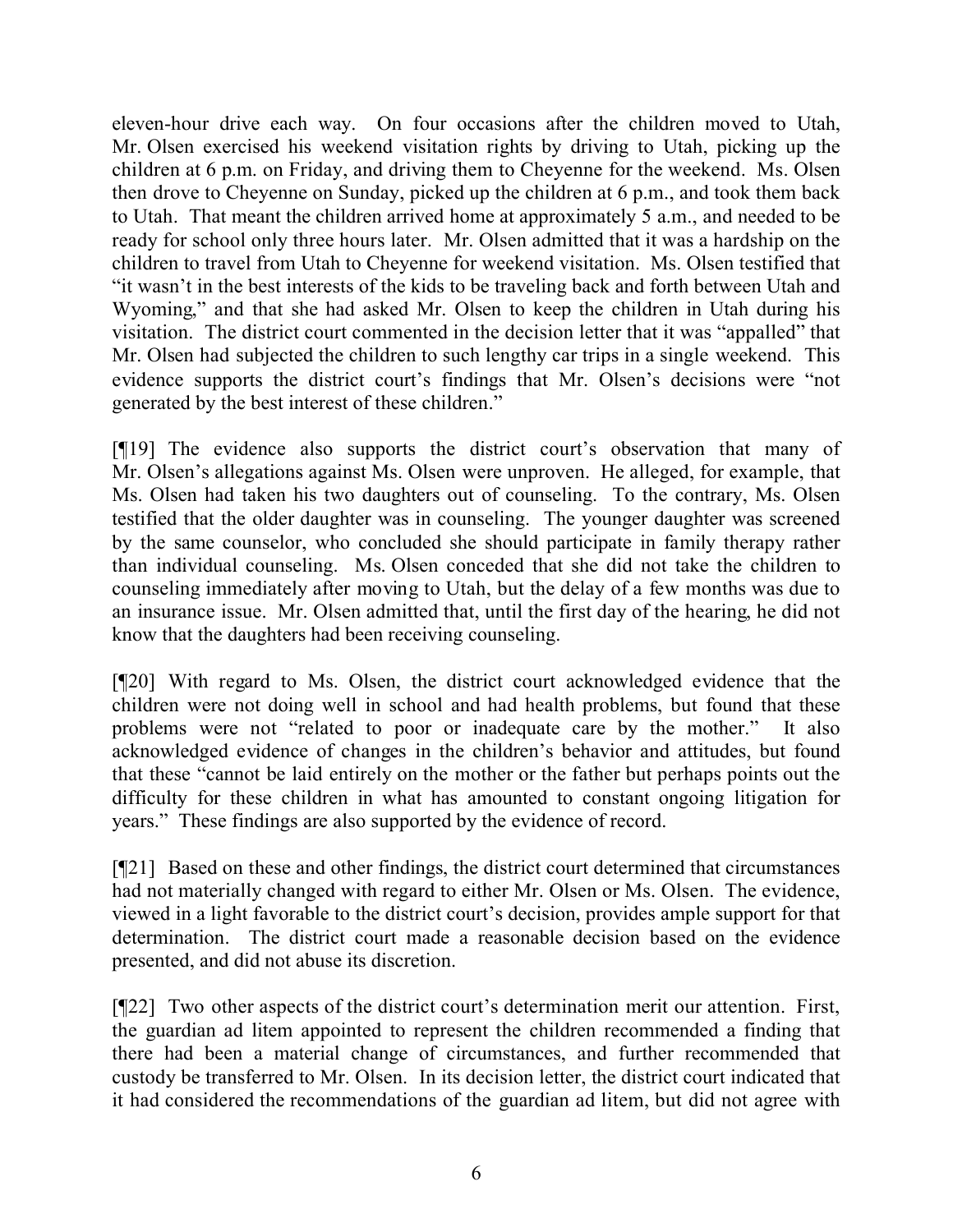them. A court is not required to accept the recommendations of a guardian ad litem. As this Court has often said, "our rule is that the credibility of witnesses, the weight of the evidence, and conflicts in the evidence must be resolved by the finder of fact." *Montee v. State*, 2013 WY 74, ¶ 23, 303 P.3d 362, 367 (Wyo. 2013), quoting *Aden v. State*, 717 P.2d 326, 328 (Wyo. 1986).

[¶23] Second, in its decision letter, the district court stated that Ms. Olsen's move to Utah "should generally be discounted in terms of a substantial change." At the time the decision letter was issued, that statement was in accord with our precedent. *See Watt v. Watt*, 971 P.2d 608, 614 (Wyo. 1999). *Watt* was subsequently overruled. In *Arnott v. Arnott*, 2012 WY 167, ¶ 40, 293 P.3d 440, 458 (Wyo. 2012), we stated that, "With this decision, we explicitly recognize that a relocation by the primary physical custodian, as well as 'factors that are derivative of the relocation' – including 'the inherent difficulties that the increase in geographical distance between parents imposes' – may constitute a material change in circumstances sufficient to warrant consideration of the best interests of the children."

[¶24] Mr. Olsen's brief quotes from *Arnott*. He does not address issues such as whether this change in law applies to his case, or whether *Arnott* should apply retroactively. It is, however, unnecessary for us to decide how or whether *Arnott* applies in Mr. Olsen's case. In *Arnott*, our focus was on the "strong presumption in favor of the right of a custodial parent to relocate with her children" recognized in the *Watt* opinion. *See Arnott*, ¶ 21, 293 P.3d at 449 (emphasis omitted), quoting *Watt*, 971 P.2d at 614. "Ultimately, we agree[d] with the conclusion reached in other jurisdictions that presumptions in favor of one parent or another are detrimental to the interests of all parties in cases involving modification of child custody based on relocation of a custodial parent." *Arnott*, ¶ 38, 293 P.3d at 457. On that basis, we ruled that such a presumption "no longer applie[d]." *Id.*, **[41, 293 P.3d at 458.** 

[¶25] In the case before us now, the district court did not apply any presumption in favor of Ms. Olsen's right to relocate. The district court cataloged the ways in which Mr. Olsen's circumstances were unchanged. It recognized that Ms. Olsen's relocation had resulted in some changes, but noted that some of those changes were beneficial. The district court recognized that the move

> has in a number of ways increased her stability. Employment prospects were potentially better, and have played out in that fashion in Utah. The increased stability for the children around her family (emphasizing again that the [father's] extended family here was also of great benefit to the children) also benefited the children and her ability to parent as a single mother. The shortcomings pointed out, such as some delay in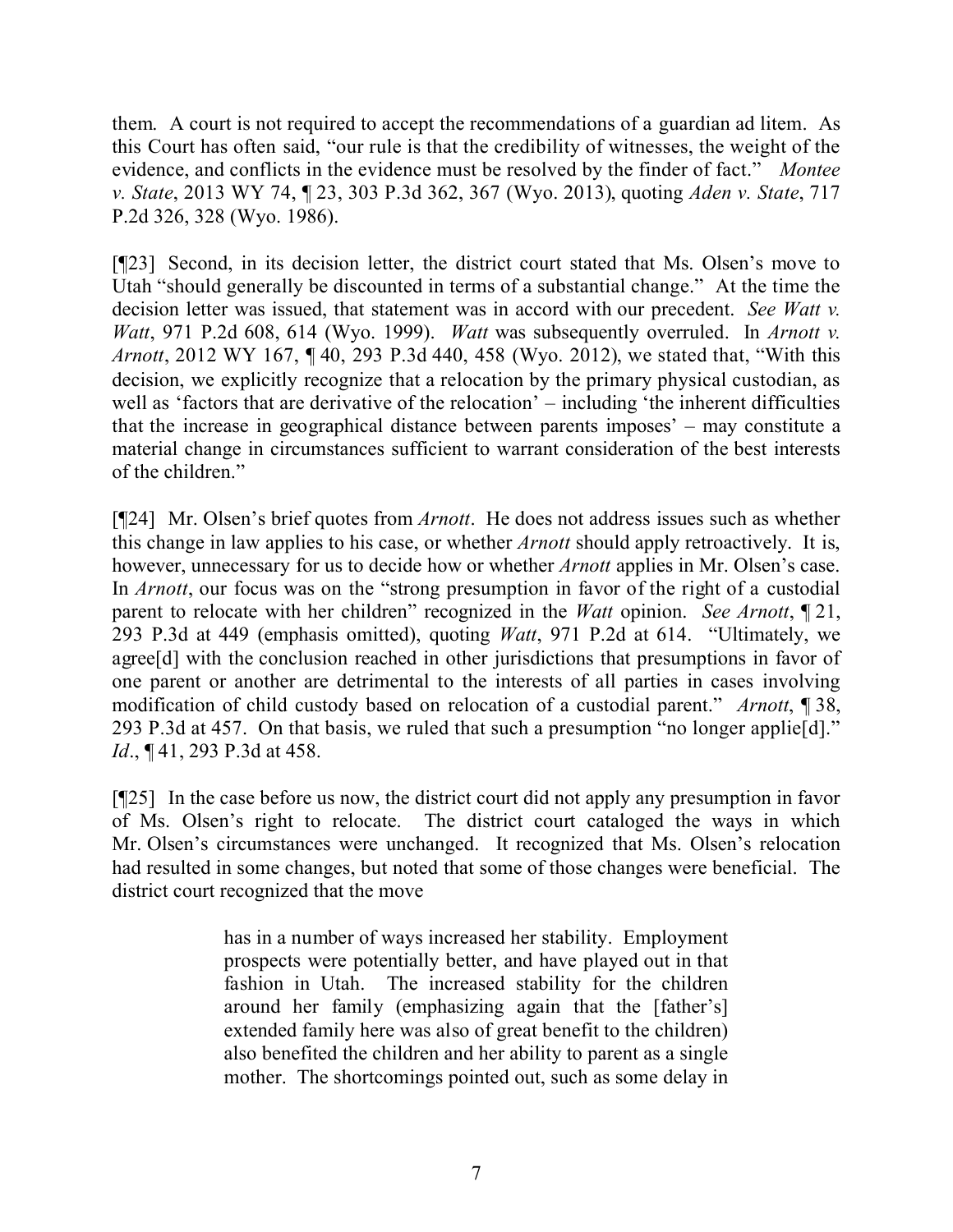starting counseling, were not changes at all, but events adequately explained by the circumstances of moving.

[¶26] Ultimately, the district court concluded that Mr. Olsen's unchanged circumstances, behaviors, and attitudes outweighed any changes resulting from the relocation. The decision is consistent with the evidence in this record, and we cannot conclude that the district court abused its discretion in finding no material change in circumstances.

# *Issue 2: Due Process*

[¶27] Mr. Olsen asserts that he was denied due process because the district court judge refused to recuse himself from the case, even though he was aware that Mr. Olsen had filed a complaint against him with the Commission on Judicial Conduct. This assertion is without merit.

[ $[28]$ ] Motions for a change of judge are governed by W.R.C.P. 40.1(b)(2), which specifically states that such motions "shall be supported by an affidavit or affidavits of any person or persons, stating sufficient facts to show the existence of such grounds." Mr. Olsen provided no such affidavit to the district court. In his brief, Mr. Olsen suggests that a supporting affidavit was not needed because his motion was only "a request for a voluntary recus[al] by the Trial Court Judge," and not a "motion to disqualify as it did not address any specific evidence of bias only the possibility of such." His argument, apparently, is that his informal request was not governed by W.R.C.P. 40.1(b)(2). This argument finds no support in Wyoming case law. To the contrary, we have said that a movant is "required to submit an affidavit stating sufficient facts to show the existence of judicial bias or prejudice against him." *Reichert v. State*, 2006 WY 62, ¶ 37, 134 P.3d 268, 278 (Wyo. 2006). Mr. Olsen also seems to suggest that a judge must recuse himself in every instance when a complaint against him has been filed by one of the litigants. This argument also lacks support in our case law. Such a rule would encourage litigants to file groundless complaints whenever they wanted a different judge. Mr. Olsen was not denied due process.

# *Issue 3: Best Interests of the Children*

[¶29] Mr. Olsen contends that the district court erred by disregarding the best interests of the children. As we explained above, however, modification of child custody is a twostep process. The first step involves a showing of "a material change in circumstances since the entry of the order in question. The second step requires the court to determine whether a modification will be in the best interests of the children." *Hayzlett*, ¶ 9, 167 P.3d at 642 (internal citations omitted). If the court finds no material change in circumstances in the first step, it is not required to take the second step of evaluating the best interests of the children. In Mr. Olsen's case, the district court found no material change in circumstances.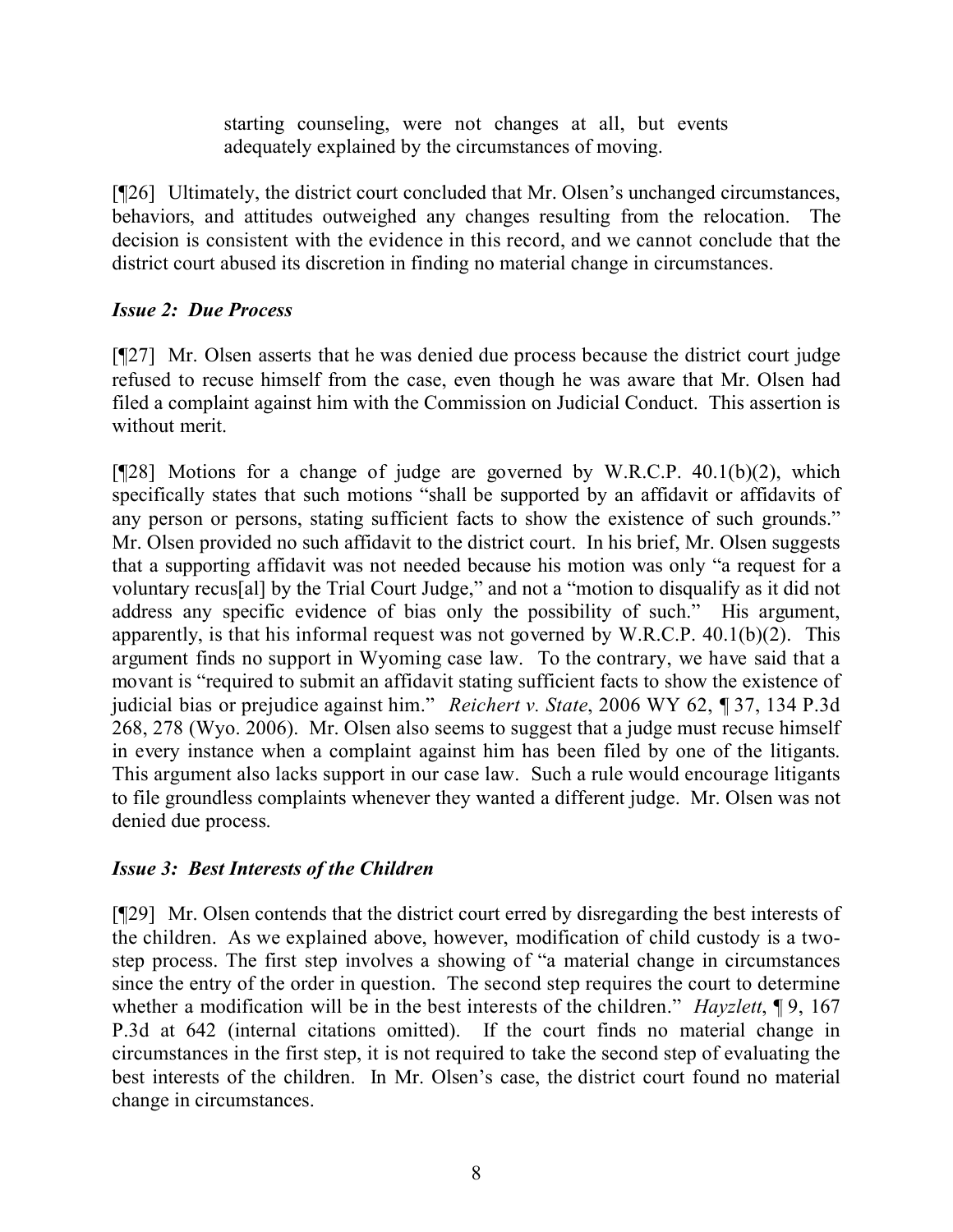[¶30] In addition, Mr. Olsen has failed to establish that the district court did not consider the best interests of the children. Many of the facts relied on by the district court in determining if there was a material change in circumstances also relate to the best interests of the children. Moreover, when granting the divorce, the district court explicitly made the decision that it was in the best interests of the children to be in Ms. Olsen's custody. We cannot agree with Mr. Olsen that the district court ignored the best interests of the children in this case.

### *Issue 4: Award of costs to Ms. Olsen*

[¶31] For the reasons explained at the beginning of this discussion, we decline to consider Mr. Olsen's contentions relating to this issue.

### *Issue 5: Contradictory Evidence*

[¶32] In this issue, Mr. Olsen makes a passionate effort to demonstrate that Ms. Olsen and another witness on her behalf presented contradictory testimony and committed perjury. He contends that the district court erred by failing to consider these contradictions. We agree that the record indicates some discrepancies in the testimony of Ms. Olsen and the other witness. There are also discrepancies in Mr. Olsen's testimony. However, Mr. Olsen has made no showing that the district court ignored these discrepancies. In fact, the district court observed in its decision letter that Mr. Olsen's "candor is again in question," demonstrating that it had considered the credibility of the witnesses in making its decision. As stated earlier in this opinion, "our rule is that the credibility of witnesses, the weight of the evidence, and conflicts in the evidence must be resolved by the finder of fact." *Montee*, ¶ 23, 303 P.3d at 367, quoting *Aden*, 717 P.2d at 328. We will not disturb the district court's resolution of the credibility of the witnesses.

## *Issue 6: Contempt*

[¶33] In his final issue, Mr. Olsen challenges the district court's decision holding him in contempt.

> This Court will not disturb an order holding a party in civil contempt in a domestic relations case absent a serious procedural error, a violation of a principle of law, or a clear and grave abuse of discretion. We review questions of law *de novo*. *Greene v. Finn*, 2007 WY 47, ¶ 5, 153 P.3d 945, 948 (Wyo. 2007). In reviewing the exercise of a district court's broad discretion to sanction contumacious acts, we must determine whether the court reasonably could have concluded